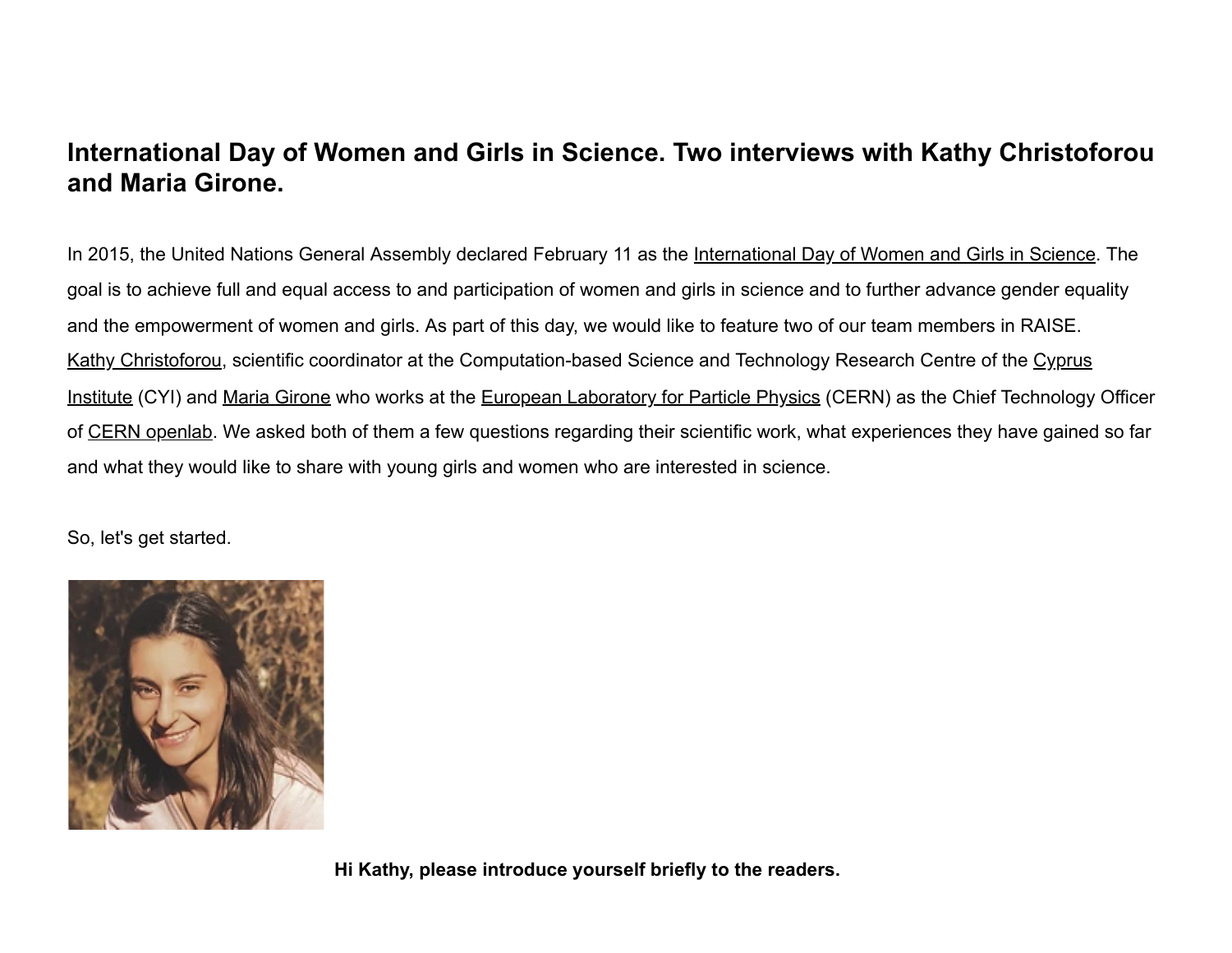Hi there, my name is Kathy Christoforou. I was born and bred in South Africa. I completed my Bachelor of Science, Honor's and Master's degrees at the University of the Witwatersrand in South Africa, majoring in Chemistry. My love for science led me to the University of Cambridge where, on a full scholarship, I embarked on a PhD in the Spring Research Group, an organic chemistry group that deals primarily with applications in the medical field. Now, I work as a scientific coordinator at the Computation-based Science and Technology Research Centre of the Cyprus Institute.

## **Hi Kathy, please introduce yourself briefly to the readers.**

Hi there, my name is Kathy Christoforou. I was born and bred in South Africa. I completed my Bachelor of Science, Honor's and Master's degrees at the University of the Witwatersrand in South Africa, majoring in Chemistry. My love for science led me to the University of Cambridge where, on a full scholarship, I embarked on a PhD in the Spring Research Group, an organic chemistry group that deals primarily with applications in the medical field. Now, I work as a scientific coordinator at the Computation-based Science and Technology Research Centre of the Cyprus Institute.

## **When did you realize that you wanted to make a career in science and what was the incentive?**

I'm not sure, to be honest. I remember really enjoying science at school and really excelling in it - it just "clicked"! Then things just followed their "natural" path - I decided to pursue science at the university level. This is when I really felt "in my element" and I really loved my undergraduate and postgraduate studies! I also had supportive parents who gently encouraged me on this path – this is invaluable.

## **What makes science work so special?**

The challenge. And being able to directly impact people's lives.

# **What is your role in the CoE RAISE project and how do you like it so far?**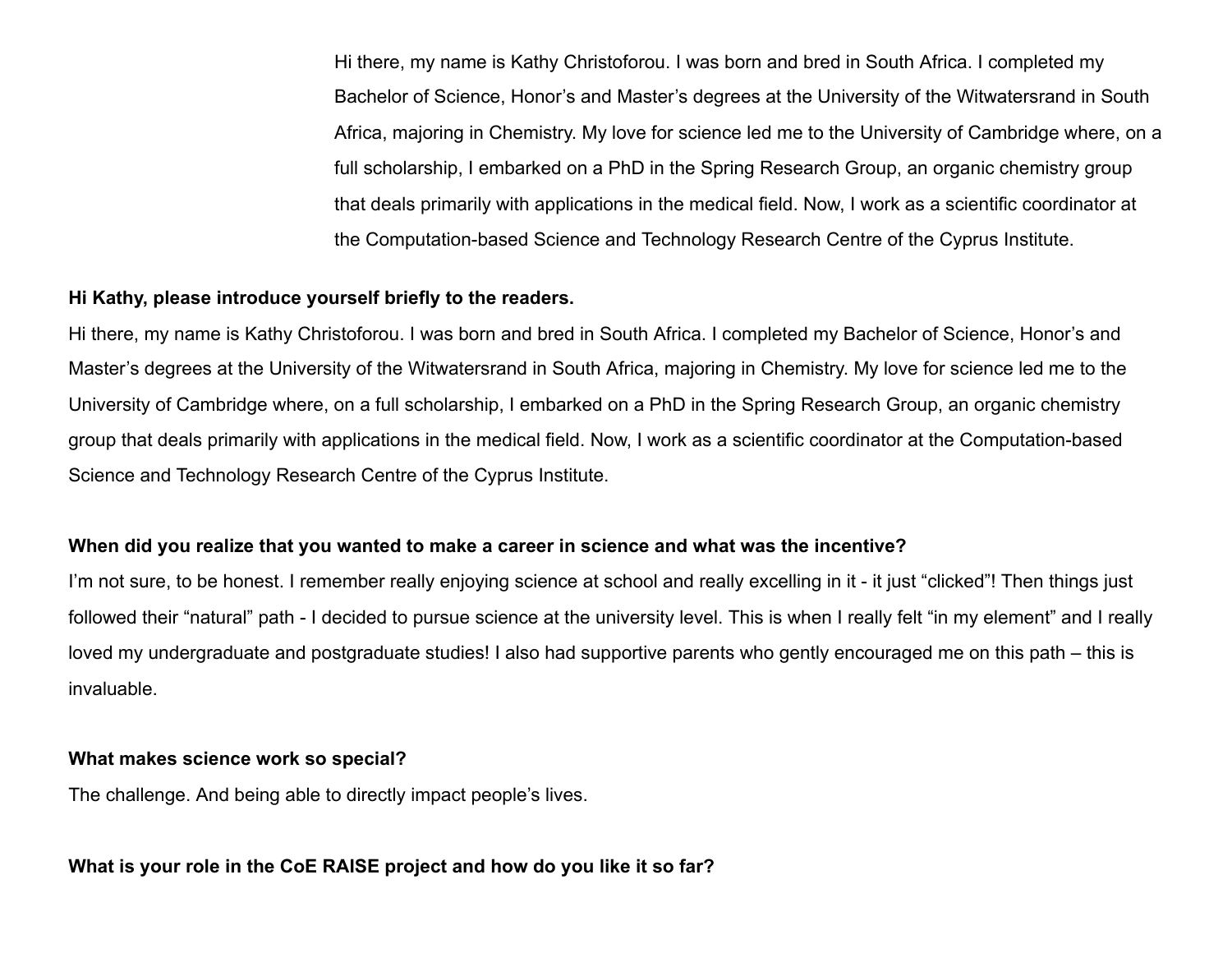The Cyprus Institute is a partner in CoE RAISE. I help with the general administrative tasks pertaining to the Cyprus Institute in the context of the RAISE project. I also contribute towards the dissemination activities of the RAISE project. I really enjoy it. I work amongst a diverse group of people from various countries and backgrounds, each bringing a unique and interesting set of skills to the table.

# **What places have you been to because of your education/work and which one did you particularly like?**

I studied in Johannesburg, South Africa and Cambridge, UK. Now I work in Cyprus. I don't have a favorite – they are all different and special in their own way. I have a diverse (and valuable) background because of that.

## **Have you ever met a world-famous scientist?**

I am not one for putting too much emphasis on famous people. I believe you can learn and take something from everyone you meetwhatever their status or level of education is.

# **What advice would you give to young girls interested in science?**

It's not complicated. Just go for it!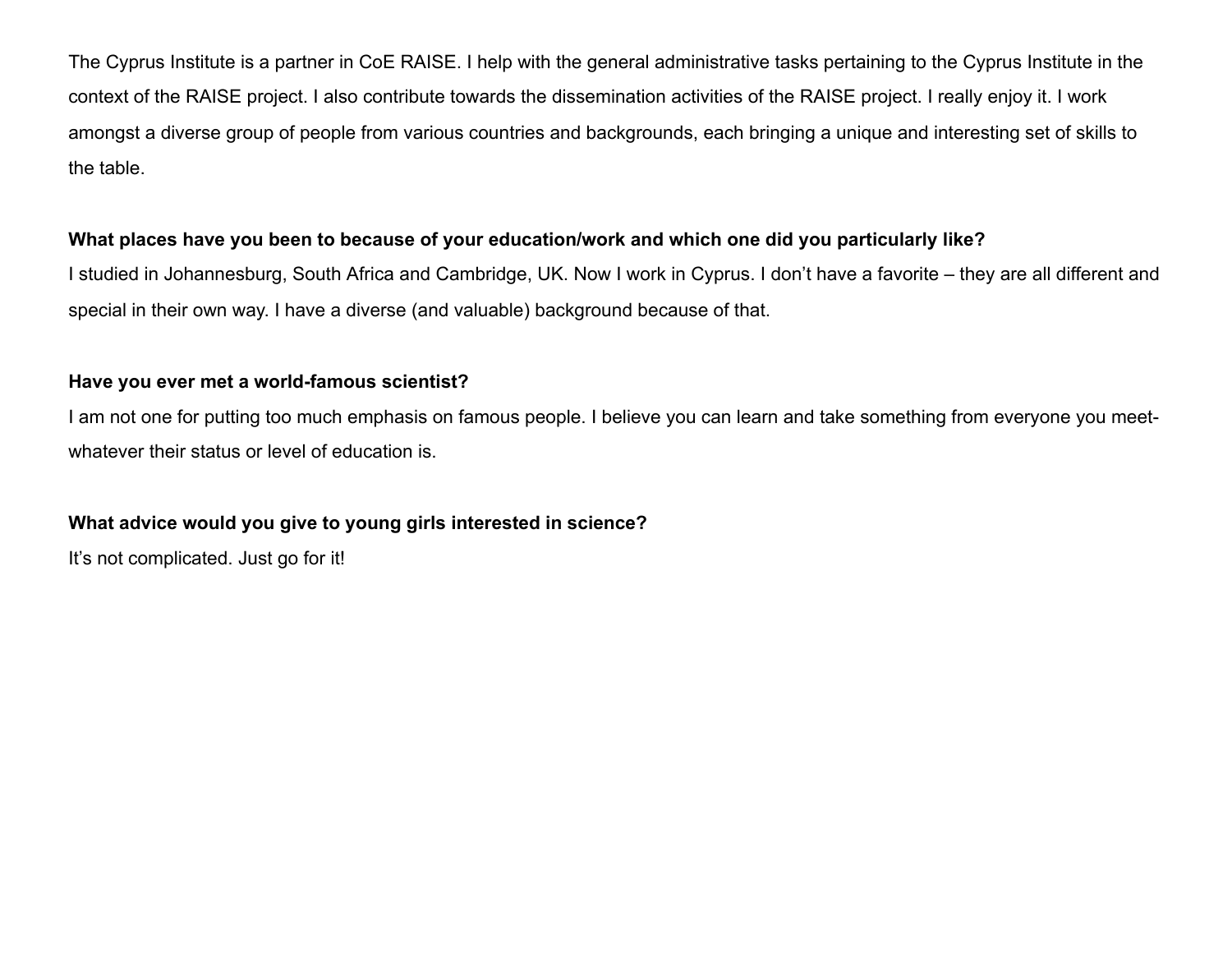

#### **Hi Maria, please introduce yourself briefly to the readers.**

I am Maria Girone, I come from Italy. I spent my student years in Bari, Apulia, where I grew up, while staying connected to Calabria, the place where I was born. I studied physics and obtained a PhD, specializing in particle physics. I am currently working at the European Laboratory for Particle Physics (CERN) as the Chief Technology Officer of CERN openlab. CERN openlab is a unique public-private partnership through which CERN collaborates with leading Information and Computing Technology (ICT) companies and research institutes. There, I am responsible for managing the overall technical strategy towards R&D in computing architectures, [High-Performance Computing](https://en.wikipedia.org/wiki/Supercomputer) (HPC) and [Artificial Intelligence](https://en.wikipedia.org/wiki/Artificial_intelligence) (AI), in collaboration with the Large Hadron Collider experiments for the upgrade programs for software and computing, promoting opportunities for collaboration with industry.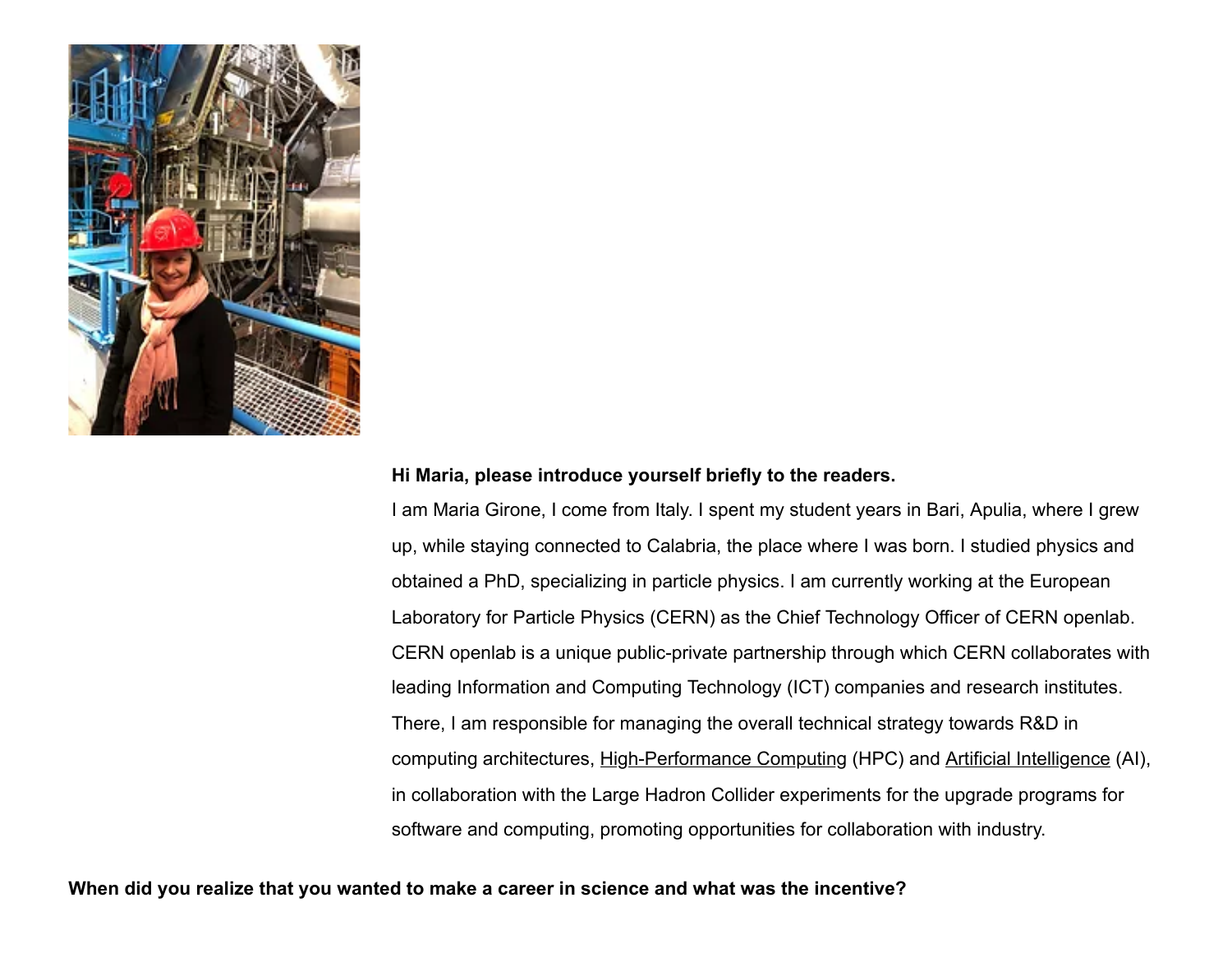As a student, I have had a great interest in science as well as in humanities. Above all, I had a passion in the fundamental laws of nature and their understanding, which was also a recurring subject in family conversations.

## **What makes science work so special?**

What makes science so special to me is the capability we have, to face complex problems and study them by breaking them down into manageable components. It is then, that we are finally unveiling their essential aspects and understanding their key elements.

## **What is your role in the CoE RAISE project and how do you like it so far?**

In CoE RAISE, I am the [Work Package \(WP\) 4](https://www.coe-raise.eu/wp4) leader, focusing on HPC and AI solutions for data-driven [use-cases](https://www.coe-raise.eu/use-cases). WP4 brings together applications from high energy physics reconstruction, seismic imaging for energy applications, industrial material production, and sound engineering. It develops the infrastructure that will allow the next generation of supercomputers to process the growing quantities of data from these areas using AI and machine learning methods. It's very interesting to work with applications from different domains, which face similar challenges.

## **What places have you been to because of your education/work and which one did you particularly like?**

Thanks to my work, I have had the opportunity to attend several conferences and other work-related events all around the world. I particularly enjoy the format of the annual supercomputing conferences ([SC](https://sc22.supercomputing.org/) and [ISC\)](https://www.isc-hpc.com/), especially because of the fact that they bridge across many communities of researchers and technology experts, from science to industry.

## **Have you ever met a world-famous scientist?**

Working at CERN has many benefits. One of them is that it is rather easy to meet and discuss with exceptional scientists, including world-famous ones. :-)

## **What advice would you give to young girls interested in science?**